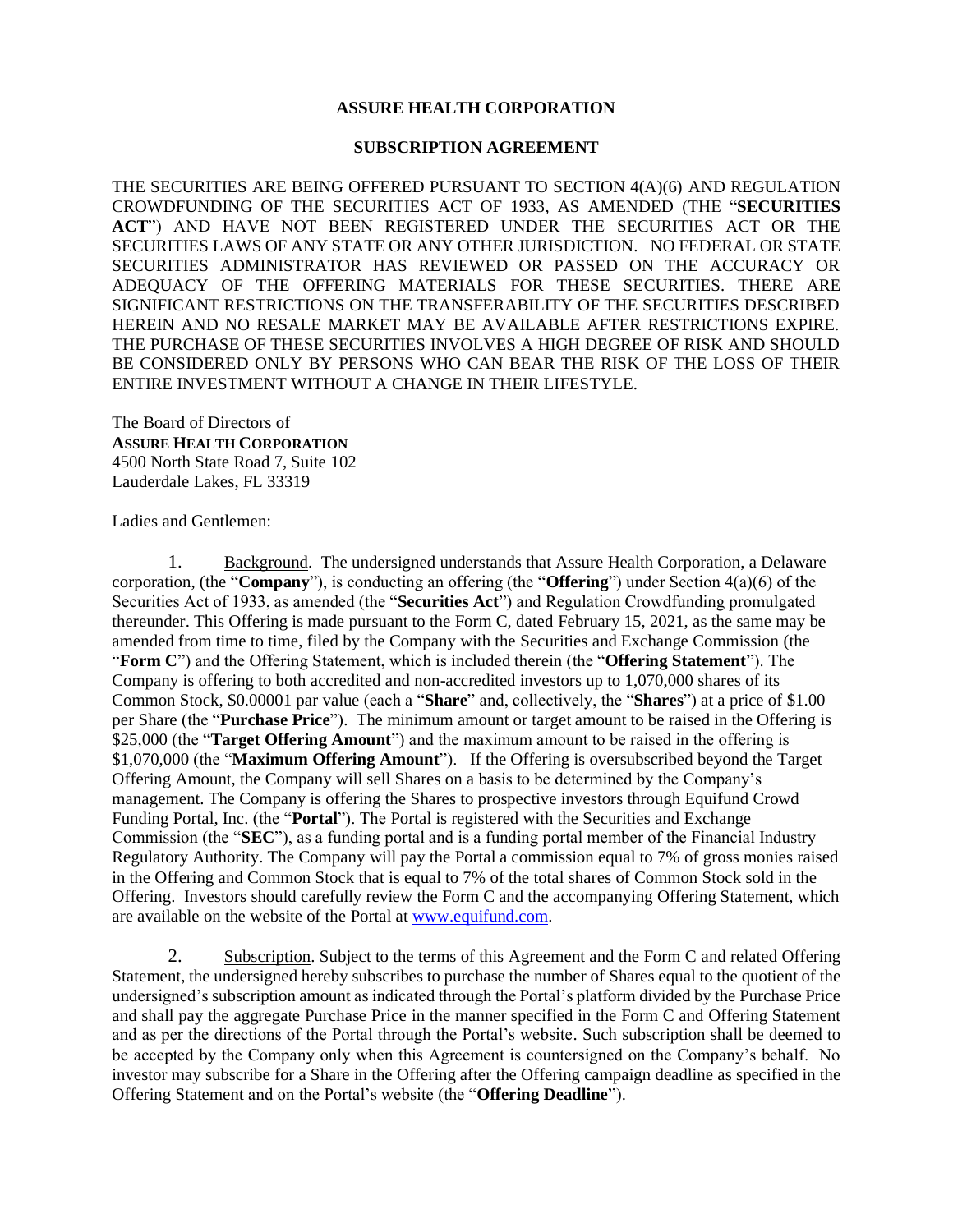3. Closing.

(a) Closing. Subject to this Section 3(b), the closing of the sale and purchase of the Shares pursuant to this Agreement (the "**Closing**") shall take place through the Portal at such times as the Company may designate by notice to the undersigned and the Company may conduct one or more Closings on or before the Offering Deadline.

(b) Closing Conditions. The Closing is conditioned upon satisfaction of all the following conditions:

> (i) prior to the Offering Deadline, the Company shall have received aggregate subscriptions for Shares in an aggregate investment amount of at least the Target Offering Amount;

> (ii) at the time of the Closing, the Company shall have received into the escrow account established with the Portal and the escrow agent in cleared funds, and is accepting, subscriptions for Shares having an aggregate investment amount of at least the Target Offering Amount; and

> (iii) the representations and warranties of the Company contained in Section 7 hereof and of the undersigned contained in Section 5 hereof shall be true and correct as of the Closing in all respects with the same effect as though such representations and warranties had been made as of the Closing.

4. Termination of the Offering; Other Offerings. The undersigned understands that the Company may terminate the Offering at any time. The undersigned further understands that during and following termination of the Offering, the Company may undertake offerings of other securities, which may or may not be on terms more favorable to an investor than the terms of this Offering.

5. Representations. The undersigned represents and warrants to the Company and the Company's agents as follows:

(a) The undersigned understands and accepts that the purchase of the Shares involves various risks, including the risks outlined in the Form C, the accompanying Offering Statement, and in this Agreement. The undersigned can bear the economic risk of this investment and can afford a complete loss thereof; the undersigned has sufficient liquid assets to pay the full purchase price for the Shares; and the undersigned has adequate means of providing for its current needs and possible contingencies and has no present need for liquidity of the undersigned's investment in the Company.

(b) The undersigned acknowledges that at no time has it been expressly or implicitly represented, guaranteed or warranted to the undersigned by the Company or any other person that a percentage of profit and/or amount or type of gain or other consideration will be realized because of the purchase of the Shares.

(c) Including the amount set forth on the signature page hereto, in the past 12-month period, the undersigned has not exceeded the investment limit as set forth in Rule 100(a)(2) of Regulation Crowdfunding.

(d) The undersigned has received and reviewed a copy of the Form C and accompanying Offering Statement. With respect to information provided by the Company, the undersigned has relied solely on the information contained in the Form C and accompanying Offering Statement to make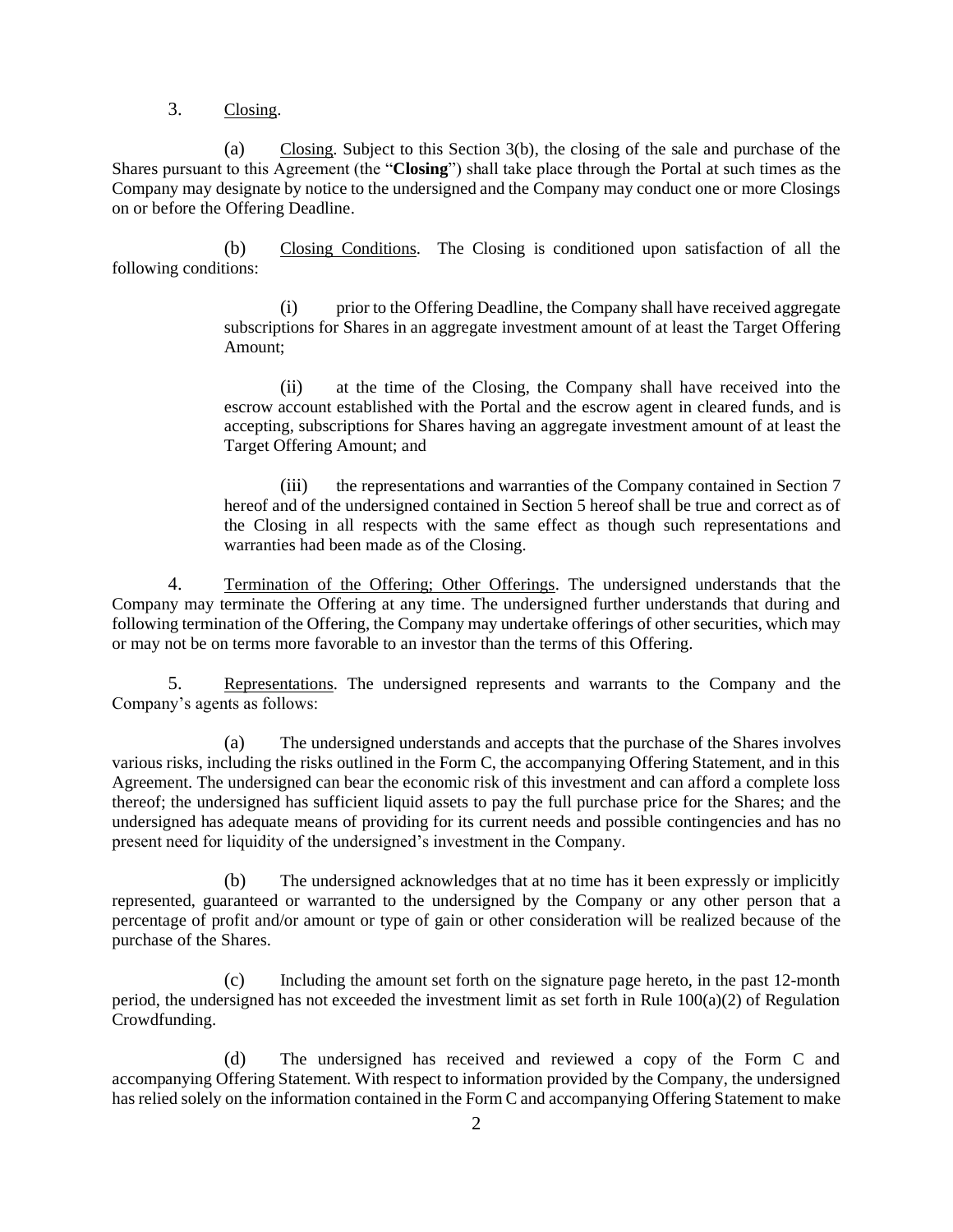the decision to purchase the Shares.

(e) The undersigned confirms that it is not relying and will not rely on any communication (written or oral) of the Company, the Portal, or any of their respective affiliates, as investment advice or as a recommendation to purchase the Shares. It is understood that information and explanations related to the terms and conditions of the Shares provided in the Form C and accompanying Offering Statement or otherwise by the Company, the Portal or any of their respective affiliates shall not be considered investment advice or a recommendation to purchase the Shares, and that neither the Company, the Portal nor any of their respective affiliates is acting or has acted as an advisor to the undersigned in deciding to invest in the Shares. The undersigned acknowledges that neither the Company, the Portal nor any of their respective affiliates have made any representation regarding the proper characterization of the Shares for purposes of determining the undersigned's authority or suitability to invest in the Shares.

(f) The undersigned is familiar with the business and financial condition and operations of the Company, all as generally described in the Form C and accompanying Offering Statement. The undersigned has had access to such information concerning the Company and the Shares as it deems necessary to enable it to make an informed investment decision concerning the purchase of the Shares.

(g) The undersigned understands that, unless the undersigned notifies the Company in writing to the contrary at or before the Closing, each of the undersigned's representations and warranties contained in this Agreement will be deemed to have been reaffirmed and confirmed as of the Closing, taking into account all information received by the undersigned.

(h) The undersigned acknowledges that the Company has the right in its sole and absolute discretion to abandon this Offering at any time prior to the completion of the Offering. This Agreement shall thereafter have no force or effect and the Company shall return any previously paid subscription price of the Shares, without interest thereon, to the undersigned.

(i) The undersigned understands that no federal or state agency has passed upon the merits or risks of an investment in the Shares or made any finding or determination concerning the fairness or advisability of this investment.

(j) The undersigned has up to 48 hours before the Offering Deadline or a Closing, whichever comes first, to cancel the purchase and get a full refund.

(k) The undersigned confirms that the Company has not (i) given any guarantee or representation as to the potential success, return, effect or benefit (either legal, regulatory, tax, financial, accounting or otherwise) of investment in the Shares or (ii) made any representation to the undersigned regarding the legality of an investment in the Shares under applicable legal investment or similar laws or regulations. In deciding to purchase the Shares, the undersigned is not relying on the advice or recommendations of the Company and the undersigned has made its own independent decision, alone or in consultation with its investment advisors, that the investment in the Shares is suitable and appropriate for the undersigned.

(l) The undersigned has such knowledge, skill and experience in business, financial and investment matters that the undersigned is capable of evaluating the merits and risks of an investment in the Shares. With the assistance of the undersigned's own professional advisors, to the extent that the undersigned has deemed appropriate, the undersigned has made its own legal, tax, accounting and financial evaluation of the merits and risks of an investment in the Shares and the consequences of this Agreement. The undersigned has considered the suitability of the Shares as an investment in light of its own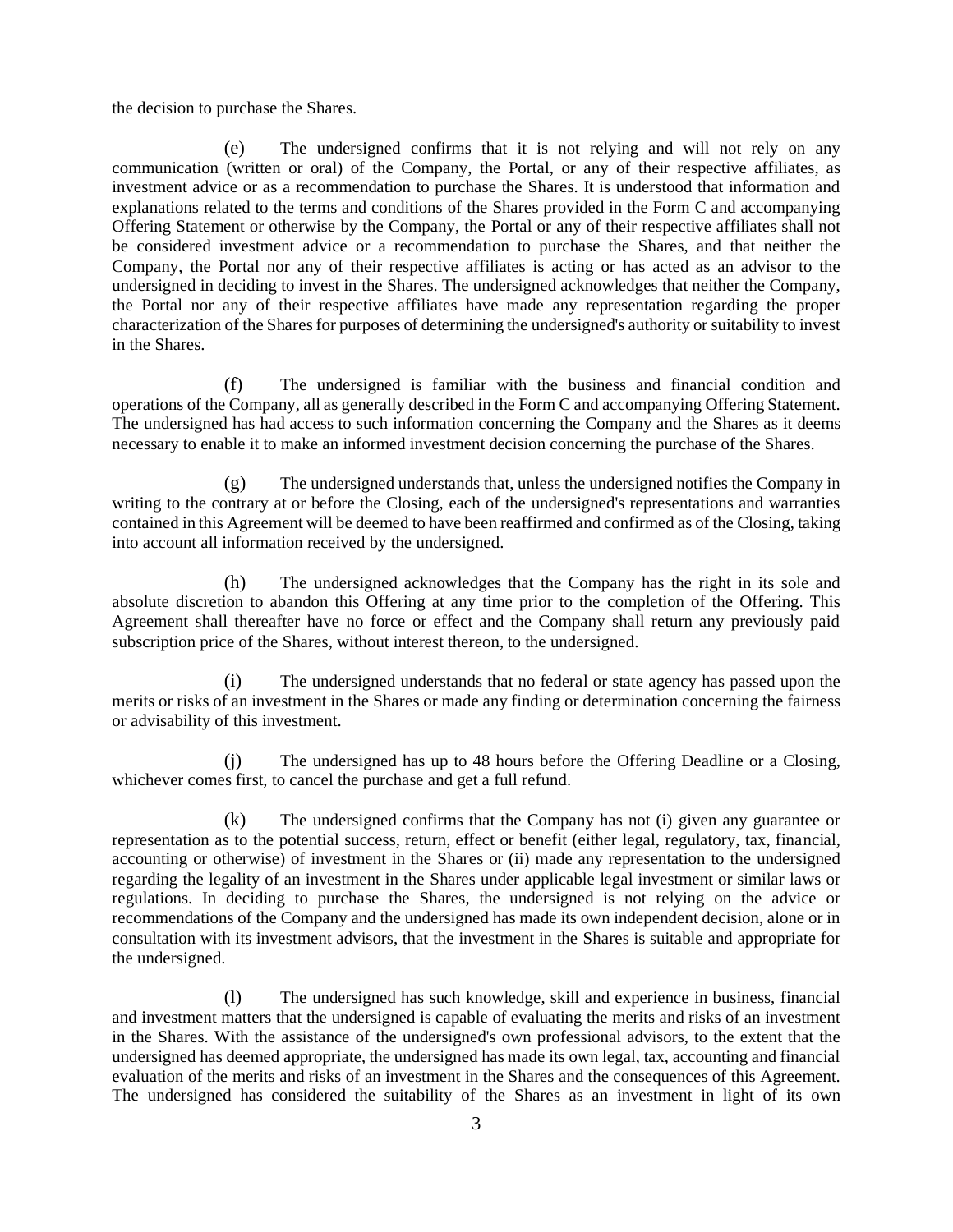circumstances and financial condition and the undersigned is able to bear the risks associated with an investment in the Shares and its authority to invest in the Shares.

(m) The undersigned is acquiring the Shares solely for the undersigned's own beneficial account, for investment purposes, and not with a view to, or for resale in connection with, any distribution of the Shares. The undersigned understands that the Shares have not been registered under the Securities Act or any state securities laws by reason of specific exemptions under the provisions thereof which depend in part upon the investment intent of the undersigned and of the other representations made by the undersigned in this Agreement. The undersigned understands that the Company is relying upon the representations and agreements contained in this Agreement (and any supplemental information provided by the undersigned to the Company or the Portal) for the purpose of determining whether this transaction meets the requirements for such exemptions.

(n) The undersigned understands that the Shares are restricted from transfer for a period of time under applicable federal securities laws and that the Securities Act and the rules of the SEC provide in substance that the undersigned may dispose of the Shares only pursuant to an effective registration statement under the Securities Act, an exemption therefrom or as further described in Section 227.501 of Regulation Crowdfunding, after which certain state restrictions may apply. The undersigned understands that the Company has no obligation or intention to register any of the Shares, or to take action so as to permit sales pursuant to the Securities Act. Even if and when the Shares become freely transferable, a secondary market in the Shares may not develop. Consequently, the undersigned understands that the undersigned must bear the economic risks of the investment in the Shares for an indefinite period of time.

(o) The undersigned agrees that the undersigned will not sell, assign, pledge, give, transfer or otherwise dispose of the Shares or any interest therein or make any offer or attempt to do any of the foregoing, except pursuant to Section 227.501 of Regulation Crowdfunding.

(p) If the undersigned is not a United States person (as defined by Section 7701(a)(30) of the Internal Revenue Code of 1986, as amended), the undersigned hereby represents and warrants to the Company that it has satisfied itself as to the full observance of the laws of its jurisdiction in connection with any invitation to subscribe for the Shares or any use of this Agreement, including (i) the legal requirements within its jurisdiction for the purchase of the Shares, (ii) any foreign exchange restrictions applicable to such purchase, (iii) any governmental or other consents that may need to be obtained, and (iv) the income tax and other tax consequences, if any, that may be relevant to the purchase, holding, redemption, sale, or transfer of the Shares. The undersigned's subscription and payment for and continued beneficial ownership of the Shares will not violate any applicable securities or other laws of the undersigned's jurisdiction.

6. HIGH RISK INVESTMENT. **THE UNDERSIGNED UNDERSTANDS THAT AN INVESTMENT IN THE SHARES INVOLVES A HIGH DEGREE OF RISK**. The undersigned acknowledges that (a) any projections, forecasts or estimates as may have been provided to the undersigned are purely speculative and cannot be relied upon to indicate actual results that may be obtained through this investment; any such projections, forecasts and estimates are based upon assumptions which are subject to change and which are beyond the control of the Company or its management; (b) the tax effects which may be expected by this investment are not susceptible to absolute prediction, and new developments and rules of the Internal Revenue Service (the "**IRS**"), audit adjustment, court decisions or legislative changes may have an adverse effect on one or more of the tax consequences of this investment; and (c) the undersigned has been advised to consult with its own advisor regarding legal matters and tax consequences involving this investment.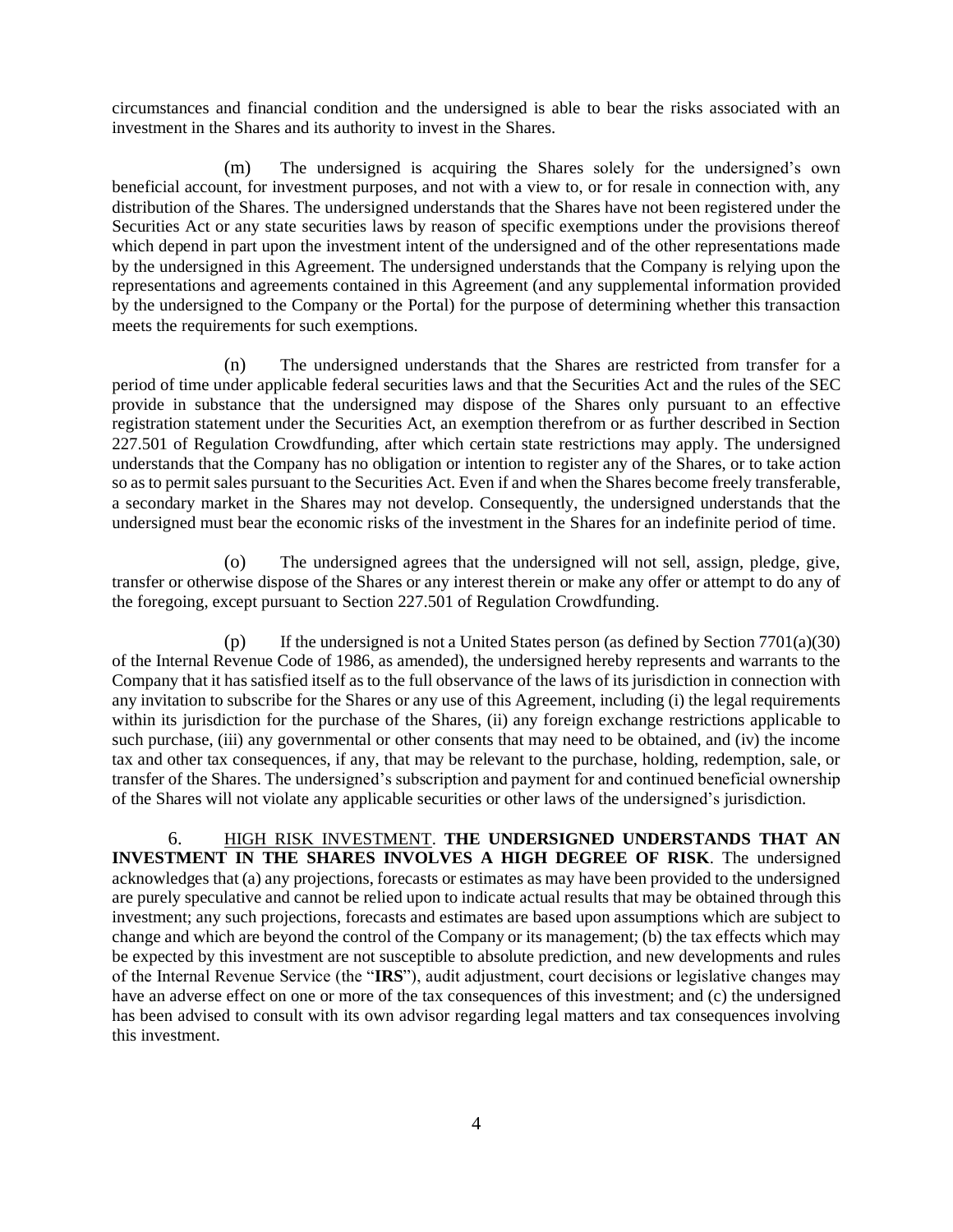7. Company Representations. The undersigned understands that upon issuance to the undersigned of any Shares, the Company will be deemed to have made the following representations and warranties to the undersigned as of the date of such issuance:

(a) Corporate Power. The Company has been duly incorporated as a corporation under the laws of the State of Delaware and has all requisite legal and corporate power and authority to conduct its business as currently being conducted and to issue and sell the Shares to the undersigned pursuant to this Agreement.

(b) Enforceability. This Agreement, when executed and delivered by the Company, shall constitute valid and legally binding obligations of the Company, enforceable against the Company in accordance with their respective terms except (a) as limited by applicable bankruptcy, insolvency, reorganization, moratorium, fraudulent conveyance, or other laws of general application relating to or affecting the enforcement of creditors' rights generally, or (b) as limited by laws relating to the availability of specific performance, injunctive relief, or other equitable remedies.

(c) Valid Issuance. The Shares, when issued, sold and delivered in accordance with the terms and for the consideration set forth in this Agreement and the Form C, will be validly issued, fully paid and nonassessable and free of restrictions on transfer other than restrictions on transfer arising under this Agreement, the Certificate of Incorporation and Bylaws of the Company, or under applicable state and federal securities laws and liens or encumbrances created by or imposed by a subscriber.

<span id="page-4-0"></span>8. Drag Along. Notwithstanding anything to the contrary contained herein, in the event that (i) the Board of Directors of the Company and (ii) the holders of a majority of the then outstanding shares of Common Stock of the Company held by the stockholders then providing services to the Company as officers, employees or consultants, approve a Sale of the Company (as defined below), the undersigned agrees to offer to sell all of its Shares, and to sell all of its Shares (or, if such proposed transaction involves the sale of less than one hundred percent (100%) of the outstanding Common Stock, a proportionate amount of its Common Stock), to such person or persons or to vote all of its Shares in favor of such proposed transaction, as the case may be, in either case upon the terms and conditions of the transaction approved by the Board of Directors of the Company; provided, however, that the undersigned's obligation to sell its Shares pursuant to this Section [8](#page-4-0) shall only apply if all of the shares of Common Stock are to be sold on the same terms and conditions. A "**Sale of the Company**" shall mean either: (a) a transaction or series of related transactions in which a Person, or a group of related Persons, acquires from stockholders of the Company shares representing more than 50% of the outstanding voting power of the Company; (b) a merger or consolidation in which the Company is a constituent party or a subsidiary of the Company is a constituent party and the Company issues shares of its capital stock pursuant to such merger or consolidation, except any such merger or consolidation involving the Company or a subsidiary in which the shares of capital stock of the Company outstanding immediately prior to such merger or consolidation continue to represent, or are converted into or exchanged for shares of capital stock that represent, immediately following such merger or consolidation, a majority, by voting power, of the capital stock of (1) the surviving or resulting corporation or (2) if the surviving or resulting corporation is a wholly owned subsidiary of another corporation immediately following such merger or consolidation, the parent corporation of such surviving or resulting corporation; or (c) (ii) the sale, lease, transfer, exclusive license or other disposition, in a single transaction or series of related transactions, by the Company or any subsidiary of the Company of all or substantially all the assets of the Company and its subsidiaries taken as a whole, or (ii the sale or disposition (whether by merger, consolidation or otherwise, and whether in a single transaction or a series of related transactions) of one or more subsidiaries of the Company if substantially all of the assets of the Company and its subsidiaries taken as a whole are held by such subsidiary or subsidiaries, except where such sale, lease, transfer, exclusive license or other disposition is to a wholly owned subsidiary of the Company. The undersigned hereby appoints the Board of Directors of the Company its true and lawful attorney-in-fact,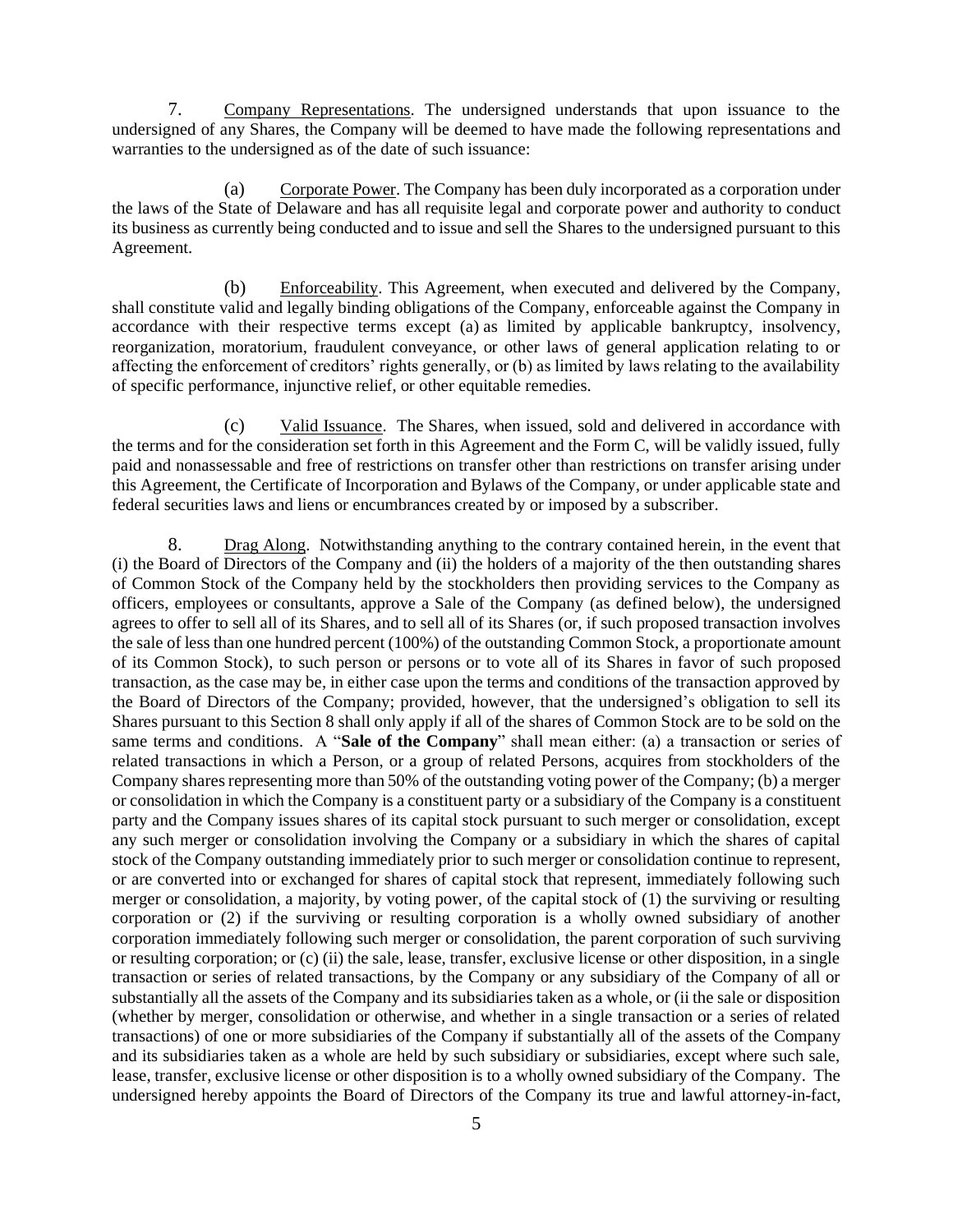with full power of substitution and resubstitution, for it and in its name, place and stead, in any and all capacities, to sign any and all documents to carry out this Section [8,](#page-4-0) granting unto said attorney-in-fact, full power and authority to do and perform each and every act and thing requisite and necessary to be done relative to any of the foregoing, as fully for all intents and purposes as it might or could do in person, hereby ratifying and confirming all that said attorney-in-fact or its substitute or substitutes may lawfully do or cause to be done by virtue hereof. The power of attorney contained in this Section 8 granted is a power coupled with an interest and shall be irrevocable.

9. Equity Financing. To the extent the undersigned holds Shares equal to or in excess of one percent (1%) of the Company's capital stock (on an as-converted basis) that is issued and outstanding, in connection with an Equity Financing, the undersigned agrees that it will execute and deliver to the Company all transaction documents related to the Equity Financing that may be reasonably requested by the Company of the undersigned, including, but not limited to a voting agreement and a right of refusal and co-sale agreement; provided, that, that the Company request that all such similarly situated stockholders enter into such documents. As used herein, "**Equity Financing**" means a bona fide transaction or series of transactions with the principal purpose of raising capital, pursuant to which the Company issues and sells preferred stock at a fixed pre-money valuation.

10. No Conflict. The execution, delivery and performance of and compliance with this Agreement and the issuance of the Shares will not result in any violation of, or conflict with, or constitute a default under, the Company's Certificate of Incorporation and Bylaws, as amended, and will not result in any violation of, or conflict with, or constitute a default under, any agreements to which the Company is a party or by which it is bound, or any statute, rule or regulation, or any decree of any court or governmental agency or body having jurisdiction over the Company, except for such violations, conflicts, or defaults which would not individually or in the aggregate, have a material adverse effect on the business, assets, properties, financial condition or results of operations of the Company.

11. Indemnification. The undersigned agrees to indemnify and hold harmless the Company and its directors, officers and agents (including legal counsel) from any and all damages, losses, costs and expenses (including reasonable attorneys' fees) that they, or any of them, may incur by reason of the undersigned's failure, or alleged failure, to fulfill any of the terms and conditions of this subscription or by reason of the undersigned's breach of any of the undersigned's representations and warranties contained herein.

12. Market Stand-Off. If so requested by the Company or any representative of the underwriters (the "**Managing Underwriter**") in connection with any underwritten or Regulation A+ offering of securities of the Company under the Securities Act, the undersigned (including any successor or assign) shall not sell or otherwise transfer any Shares or other securities of the Company during the 30 day period preceding and the 270-day period following the effective date of a registration or offering statement of the Company filed under the Securities Act for such public offering or Regulation A+ offering or underwriting (or such shorter period as may be requested by the Managing Underwriter and agreed to by the Company) (the "**Market Standoff Period**"). The Company may impose stop-transfer instructions with respect to securities subject to the foregoing restrictions until the end of such Market Standoff Period.

13. Obligations Irrevocable. Following the Closing, the obligations of the undersigned shall be irrevocable.

14. Legend. The certificates, book entry or other form of notation representing the Shares sold pursuant to this Subscription Agreement will be notated with a legend or designation, which communicates in some manner that the Shares were issued pursuant to Section  $4(a)(6)$  of the Securities Act and may only be resold pursuant to Rule 501 of Regulation CF.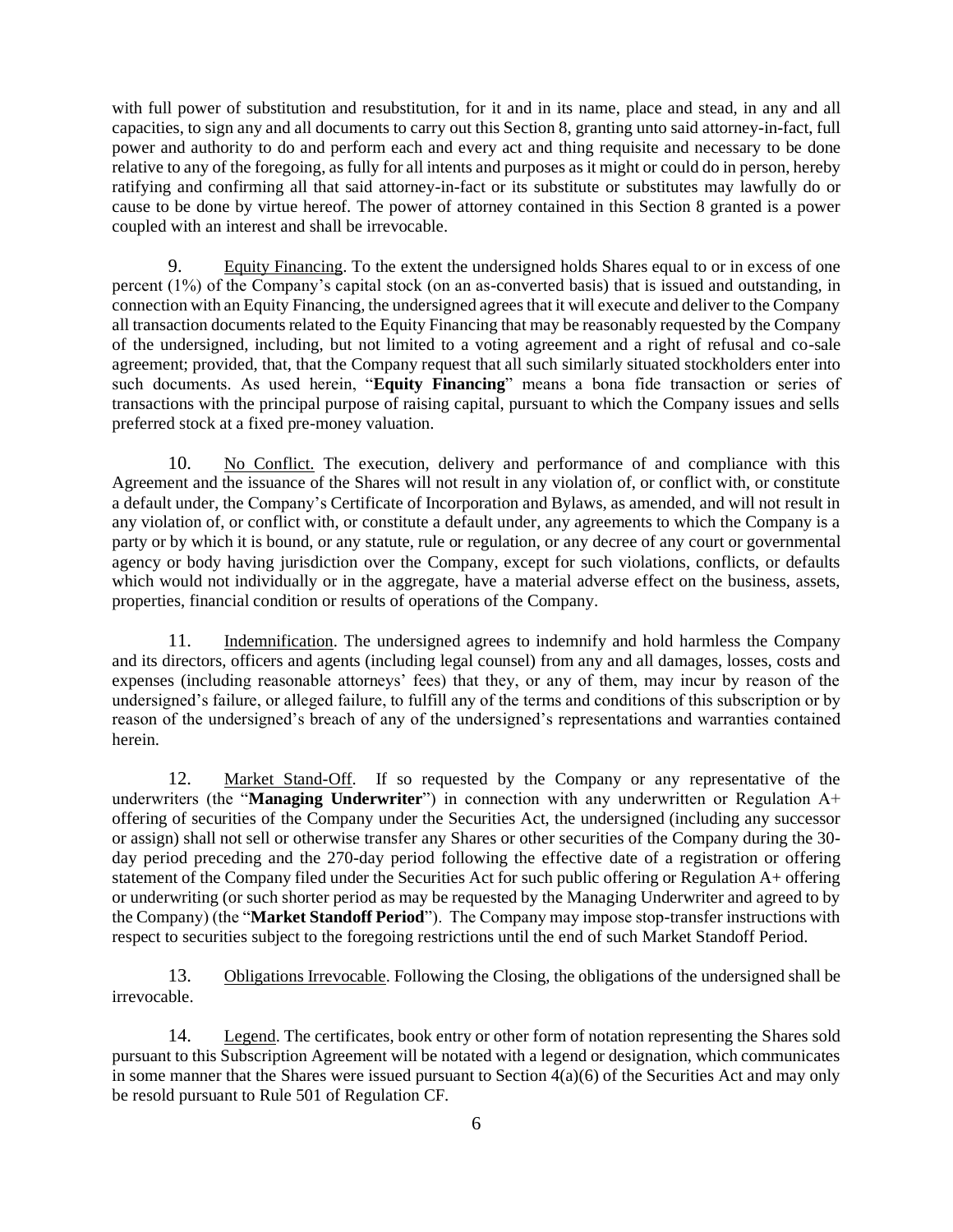15. Notices. All notices or other communications given or made hereunder shall be in writing and shall be mailed, by registered or certified mail, return receipt requested, postage prepaid or otherwise actually delivered, to the undersigned's address provided to the Portal or to the Company at the address set forth at the beginning of this Agreement, or such other place as the undersigned or the Company from time to time designate in writing. Notwithstanding the foregoing, the undersigned hereby consents to the delivery of stockholder notices by electronic transmission for all purposes and to the fullest extent permitted by law, including the fullest extent set forth in Section 232 of the General Corporation Law of the State of Delaware (the "DGCL"). Notices by electronic transmission shall be delivered to the undersigned at the email address that the undersigned provided to the Portal.

16. Governing Law. Notwithstanding the place where this Agreement may be executed by any of the parties hereto, the parties expressly agree that all the terms and provisions hereof shall be construed in accordance with and governed by the laws of the State of Delaware without regard to the principles of conflicts of laws.

17. Submission to Jurisdiction. With respect to any suit, action or proceeding relating to any offers, purchases or sales of the Shares by the undersigned ("**Proceedings**"), the undersigned irrevocably submits to the jurisdiction of the federal or state courts located in the State of Delaware, which submission shall be exclusive unless none of such courts has lawful jurisdiction over such Proceedings.

18. Entire Agreement. This Agreement constitutes the entire agreement between the parties hereto with respect to the subject matter hereof and may be amended only by a writing executed by all parties.

19. Waiver, Amendment. Neither this Subscription Agreement nor any provisions hereof shall be modified, changed, discharged or terminated except by an instrument in writing, signed by the party against whom any waiver, change, discharge or termination is sought.

20. Waiver of Jury Trial. THE UNDERSIGNED IRREVOCABLY WAIVES ANY AND ALL RIGHT TO TRIAL BY JURY WITH RESPECT TO ANY LEGAL PROCEEDING ARISING OUT OF THE TRANSACTIONS CONTEMPLATED BY THIS SUBSCRIPTION AGREEMENT.

21. Invalidity of Specific Provisions. If any provision of this Agreement is held to be illegal, invalid, or unenforceable under the present or future laws effective during the term of this Agreement, such provision shall be fully severable; this Agreement shall be construed and enforced as if such illegal, invalid, or unenforceable provision had never comprised a part of this Agreement, and the remaining provisions of this Agreement shall remain in full force and effect and shall not be affected by the illegal, invalid, or unenforceable provision or by its severance from this Agreement.

22. Titles and Subtitles. The titles of the sections and subsections of this Agreement are for convenience of reference only and are not to be considered in construing this Agreement.

23. Counterparts. This Agreement may be executed in two or more counterparts, each of which shall be deemed an original, but all of which together shall constitute one and the same instrument.

24. Electronic Execution and Delivery. A digital reproduction, portable document format (".pdf") or other reproduction of this Agreement may be executed by one or more parties hereto and delivered by such party by electronic signature (including signature via DocuSign or similar services), electronic mail or any similar electronic transmission device pursuant to which the signature of or on behalf of such party can be seen. Such execution and delivery shall be considered valid, binding and effective for all purposes.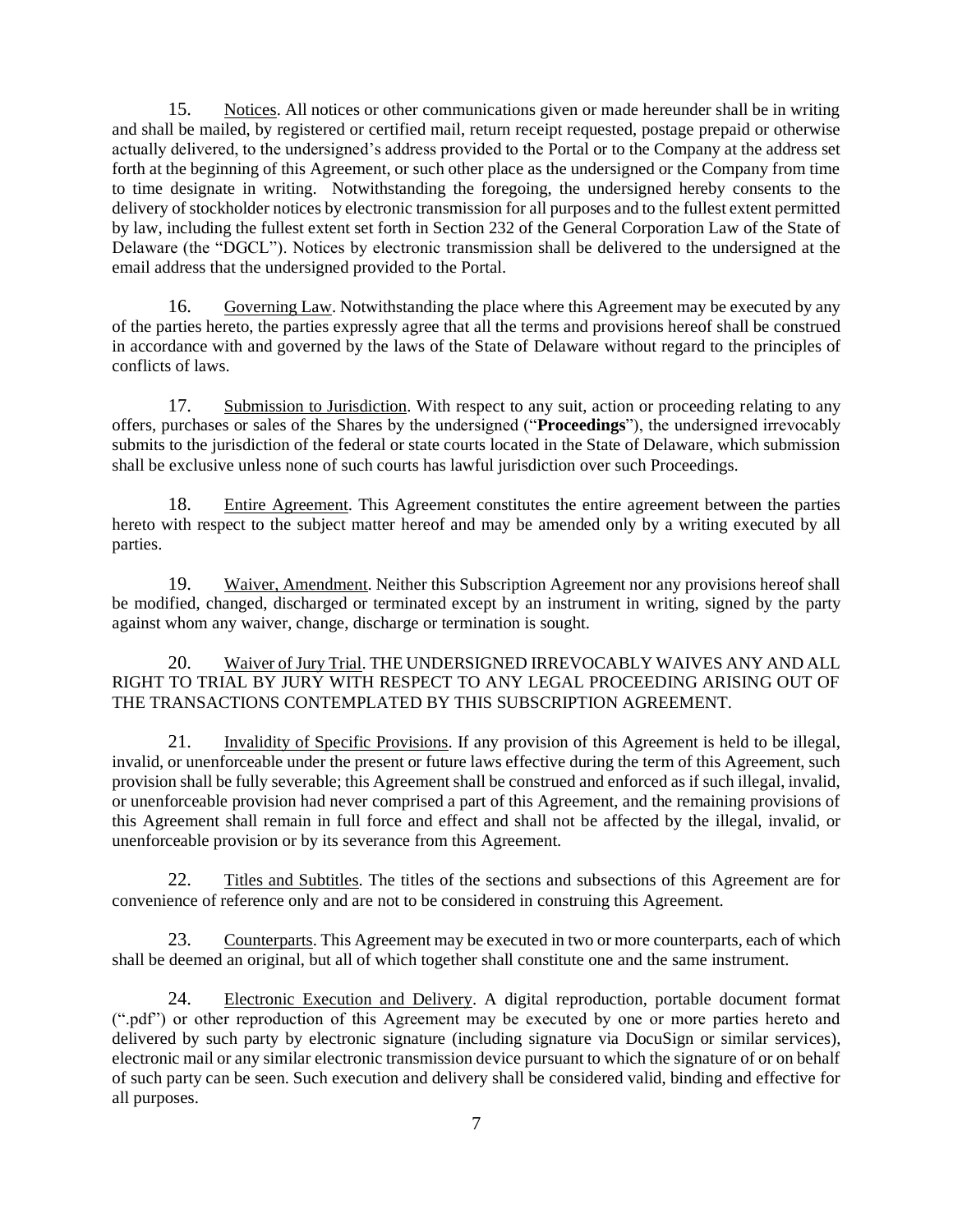25. Binding Effect. The provisions of this Subscription Agreement shall be binding upon and accrue to the benefit of the parties hereto and their respective heirs, legal representatives, successors and assigns.

26. Survival. All representations, warranties and covenants contained in this Subscription Agreement shall survive (i) the acceptance of the subscription by the Company, (ii) changes in the transactions, documents and instruments described in the Form C which are not material or which are to the benefit of the undersigned and (iii) the death or disability of the undersigned.

27. Notification of Changes. The undersigned hereby covenants and agrees to notify the Company upon the occurrence of any event prior to the closing of the purchase of the Shares pursuant to this Subscription Agreement, which would cause any representation, warranty, or covenant of the undersigned contained in this Subscription Agreement to be false or incorrect.

## **[End of Page]**